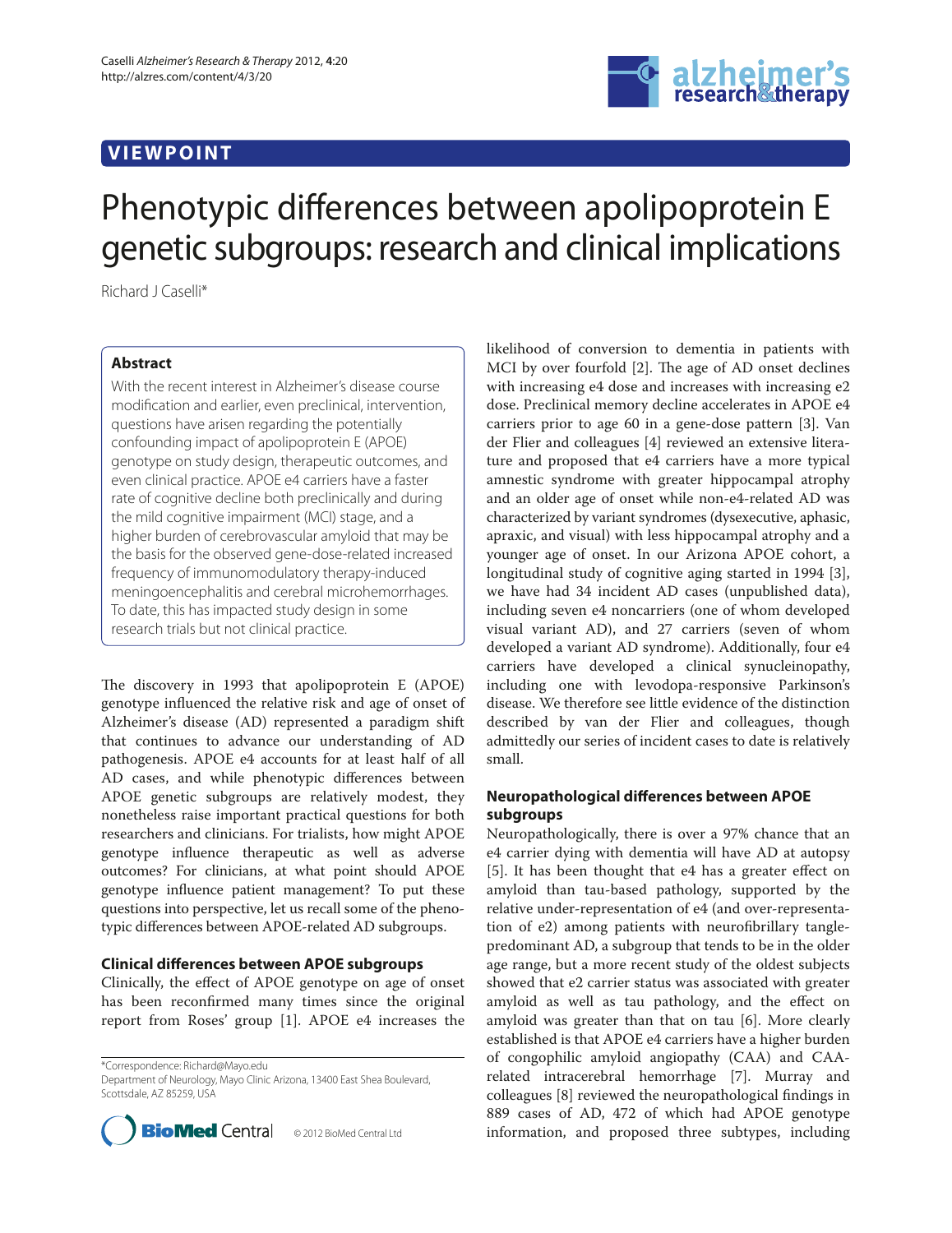hippocampal sparing (concordant with van der Flier and colleagues' non-e4 AD description), accounting for 11% of cases, typical AD, accounting for 75% of cases, and limbic-predominant, accounting for 14% of cases. APOE genotype failed to distinguish these groups, with e4 carrier frequencies of 50%, 59%, and 62%, respectively. However, when they stratified these subtypes by age of onset as less than or greater than 65 years, a high proportion of limbic-predominant cases were e4+ (71% of 45 late onset limbic predominant AD cases were e4+). A non-AD clinical diagnosis was more common in the hippocampal sparing group but this did not relate to e4 carrier status (in contrast to van der Flier and colleagues' hypothesis).

### **Treatment responses in APOE subgroups**

Another important consideration regards treatment response. An Alzheimer's Disease Cooperative Study group reported that, among a cohort of 516 patients with amnestic MCI, e4 carriers progressed more rapidly than noncarriers and called attention to the importance of balancing APOE genotype in clinical trial treatment arms [9]. Several studies have sought differential responsiveness to symptomatic therapy, with Poirer and colleagues [10] reporting in 1995 that e4 carriers responded less well than noncarriers to cholinomimetic therapy, and subsequent work suggested that gender may further influence this relationship, but not all studies have replicated these differences.

In recent disease modification trials, APOE effects have been more pronounced. In the AN1792 active vaccination trial 6% of patients developed an autoimmune meningoencephalitis characterized radiologically by patchy vasogenic edema [11]. Although there was only minimal evidence of clinical efficacy, there was convincing neuropathological evidence of amyloid plaque clearing [12], but also a striking increase in cerebrovascular amyloid and associated microhemorrhages [13]. Bapineuzumab, a humanized monoclonal antibody, has caused similar vasogenic changes that are three times and seven times more prevalent in e4 heterozygotes and homozygotes, respectively, compared with e4 noncarriers [14], but amyloid-ligand positron emission tomography evidence of treatment efficacy seems to be no different between APOE subgroups [15]. These findings have prompted changes to ongoing trials so that e4 carriers now receive only the lowest doses of bapineuzumab.

## **Conclusion**

Returning to our first question, there is strong evidence that APOE genotype influences the accuracy of diagnosis, age of symptomatic onset, and rate of disease progression both preclinically (relevant for prevention strategies) and during the MCI stage. Whether or not they are related to

APOE genotype, clinical variants need to be handled separately because outcome measures designed for typical patients will be less sensitive to variant syndromes. Perhaps most importantly, APOE e4 carriers are at greater risk of immunotherapy-induced meningoencephalitis and microhemorrhages, and this has already prompted changes in study design. As for clinical practice, currently, the principles underlying dementia treatment are governed by managing symptoms and the drugs used are selected regardless of APOE genotype. Whether or not they might work less well in e4 carriers remains a question, but seems less relevant since there are no better options to offer yet. As we enter the era of personalized medicine, and with the further development of new treatments, that could certainly change, but until APOE or any other genomic signature influences choice of optimal therapy, treatment will remain tailored to symptoms.

#### **Abbreviations**

AD, Alzheimer's disease; APOE, apolipoprotein E; CAA, congophilic amyloid angiopathy; MCI, mild cognitive impairment.

#### **Competing interests**

The author declares that he has no competing interests.

#### **Acknowledgments**

This work was supported in part by R01AG031581, P30AG19610, and the Arizona Alzheimer's Consortium.

#### Published: 14 June 2012

#### **References**

- 1. Corder EH, Saunders AM, Strittmatter WJ, Schmechel DE, Gaskell PC, Small GW, Roses AD, Haines JL, Pericak-Vance MA: Gene dose of apolipoprotein E type 4 allele and the risk of AD in late onset families. Science 1993, 261:921-923.
- 2. Petersen RC, Smith GE, Ivnik RJ, Tangalos EG, Schaid DJ, Thibodeau SN, Kokmen E, Waring SC, Kurland LT: Apolipoprotein E status as a predictor of the development of Alzheimer's disease in memory-impaired individuals. JAMA 1995, 273:1274-1278.
- 3. Caselli RJ, Dueck AC, Osborne D, Sabbagh MN, Connor DJ, Ahern GL, Baxter LC, Rapcsak SZ, Shi J, Woodruff BK, Locke DE, Snyder CH, Alexander GE, Rademakers R, Reiman EM: Longitudinal modeling of age-related memory decline and the APOE epsilon4 effect. N Engl J Med 2009, 361:255-263.
- 4. van der Flier WM, Pijnenburg YAL, Fox NC, Scheltens P: Early-onset versus late-onset Alzheimer's disease: the case of the missing APOE e4 allele. Lancet Neurol 2011, 10:280-288.
- 5. Welsh-Bohmer KA, Gearing M, Saunders AM, Roses AD, Mirra S: Apolipoprotein E genotypes in a neuropathological series from the Consortium to Establish a Registry for Alzheimer's Disease. Ann Neurol 1997, 42:319-325.
- 6. Berlau DJ, Corrada MM, Head E, Kawas CH: APOE e2 is associated with intact cognition but increased Alzheimer pathology in the oldest old. Neurology 2009, 72:829-834.
- 7. Greenberg SM, Rebeck GW, Vonsattel JP, Gomez-Isla T, Hyman BT: Apolipoprotein E epsilon 4 and cerebral hemorrhage associated with amyloid angiopathy. Ann Neurol 1995, 38:254-259.
- 8. Murray ME, Graff-Radford NR, Ross OA, Petersen RC, Duara R, Dickson DW: Neuropathologically defined subtypes of Alzheimer's disease with distinct clinical characteristics: a retrospective study. Lancet Neurol 2011, 10:785-796.
- 9. Whitehair DC, Sherzai A, Emond J, Raman R, Aisen PS, Petersen RC, Fleisher AS, Alzheimer's Disease Cooperative Study: Influence of apolipoprotein E varepsilon4 on rates of cognitive and functional decline in mild cognitive impairment. Alzheimers Dement 2010, 6:412-419.